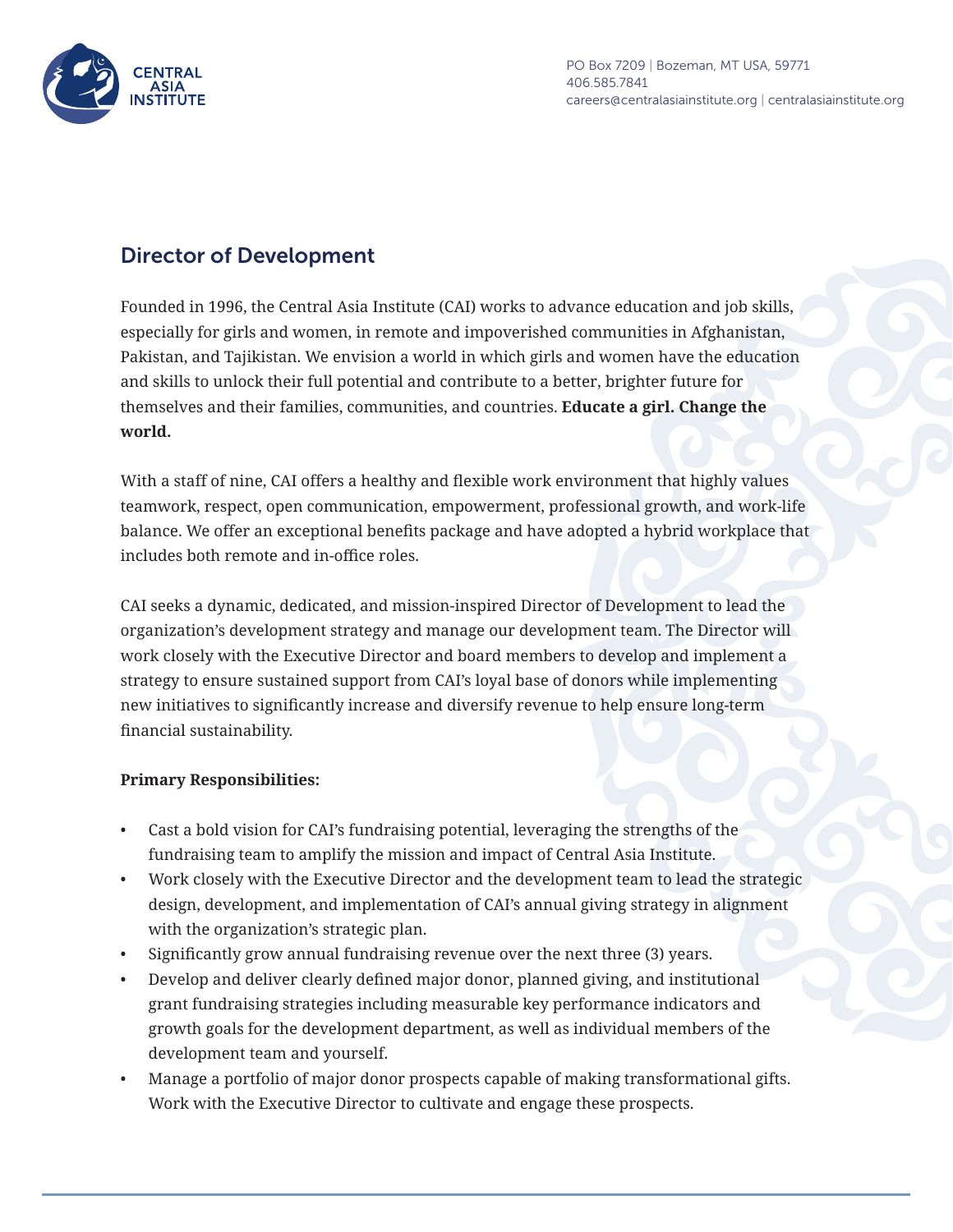- Manage the development team, creating a culture of collaboration and growth.
- Collaborate closely with CAI's Senior Director of Strategy and Communications to provide strategic input and guidance to CAI's annual fundraising and outreach campaigns.
- Work with CAI's program staff to provide support and help build the capacity of CAI's incountry implementing partners in support of fundraising efforts.
- Engage with CAI's board of directors to support CAI's fundraising activities including participation in events, identifying major donors, and recruiting new board members to participate on the board's development committee.
- Maintain the integrity of all development operations, including donor and gift recordkeeping, donor database records, and gift acknowledgments. Identify and implement ways to improve efficiency and effectiveness.

# **Required Qualifications:**

- Bachelor's degree.
- A minimum of seven years of experience in non-profit development; at least three years of experience at a senior level.
- Demonstrated ability to manage a portfolio of relationships and grow revenue from that portfolio year-over-year, raising \$2.5M+ annually.
- At least three years of experience focusing full-time on generating philanthropic revenue from a portfolio of individuals, foundations, and/or companies.
- Goal oriented with a proven track record of building donor relationships and closing gifts in the five, six, and seven figure range.
- Experience leading and motivating a team.
- Exceptionally strong strategic thinking, analytical, and prospect research skills combined with the ability to translate strategies into concrete, action plans.
- Outstanding interpersonal skills and ability to inspire and engage donors, partners, and a development team.
- Ability to travel nationally to meet with donors, participate in events, and foster partnerships.
- Excellent written and verbal communication skills.
- Flexibility and a good sense of humor.
- A valid U.S. passport.

# **Desired Qualifications:**

- Experience in international development or humanitarian affairs.
- Experience working for non-profit organizations working on education, livelihoods, and/ or empowerment of women and girls.
- Experience working with Donor Perfect